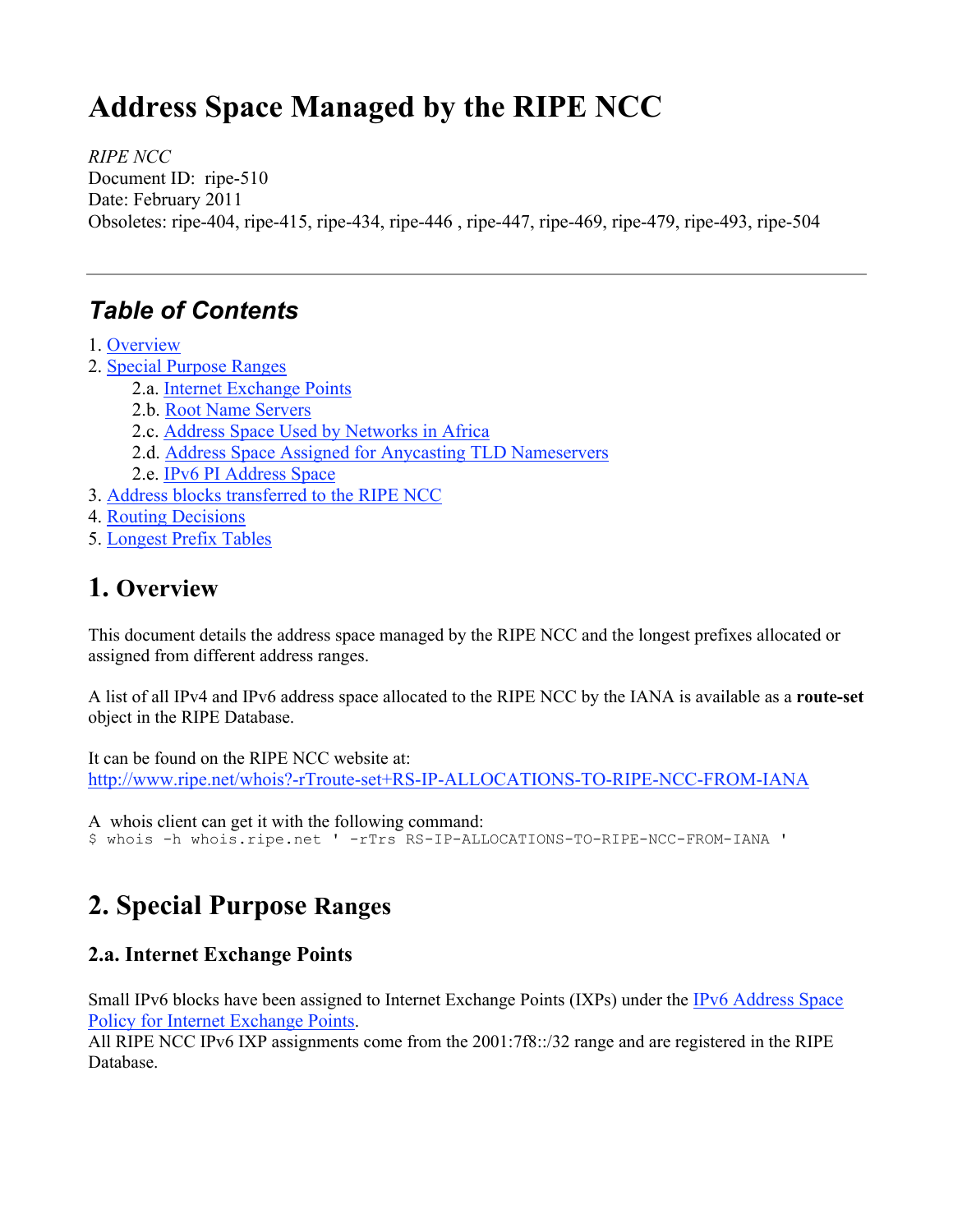#### **2.b. Root Name Servers**

IPv6 blocks have been assigned to Root Name Servers under the IPv6 Addresses for Internet Root Servers in the RIPE Region policy. These assignments come from the 2001:7f8::/29 range and are registered in the RIPE Database.

#### **2.c. Address Space Used by Networks in Africa**

Between October 2003 and April 2005, IPv4 allocations and assignments to Local Internet Registries (LIRs) and End Users in African countries north of the equator were made from 196.200.0.0/13. This range was part of a /8 also used by the American Registry for Internet Numbers (ARIN) for African allocations. Because the longest prefix ARIN allocated or assigned for 196/8 was /24, this was also the longest prefix the RIPE NCC assigned from 196.200.0.0/13.

#### **2.d. Address Space Assigned for Anycasting TLD Nameservers**

Policy proposal 2005-02 was accepted in September 2006 and allowed the RIPE NCC to assign IPv4 and IPv6 prefixes to Top Level Domains (TLDs) for anycasting DNS. The IPv4 assignments are /24 and are taken from 194.0.0.0/18. The IPv6 assignments are /48 and are taken from 2001:678::/29.

#### **2.e. IPv6 PI Address Space**

Policy proposal 2006-01 was accepted in April 2009 and allowed the RIPE NCC to assign IPv6 Provider Independent (PI) prefixes. The IPv6 PI assignments are taken from 2001:678::/29.

### **3. Address blocks transferred to the RIPE NCC**

During various transfer activities some legacy address blocks, issued by the InterNIC and other entities to users inside the RIPE NCC service region in the past, were transferred under the RIPE NCC administration. Also some blocks from /8 allocations from the IANA to the RIPE NCC were later transferred to other RIRs.

As a result, RIPE NCC maintains only part of address space mentioned in the "Longest Prefix Tables" below.

### **4. Routing Decisions**

Routing decisions are the responsibility of network operators. Network operators taking routing decisions based on prefix length are requested and encouraged to route at least blocks of sizes corresponding to the longest prefix and larger.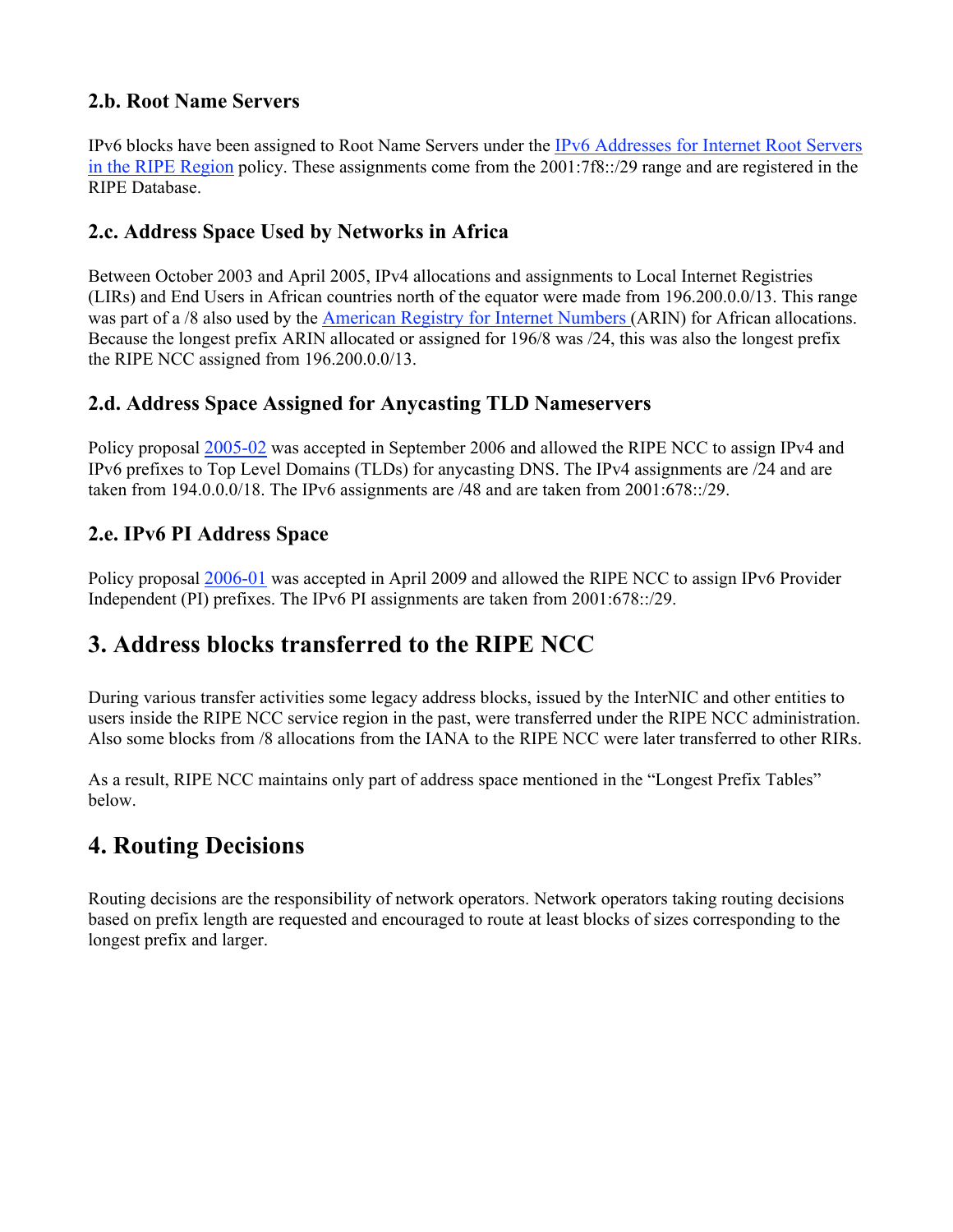# **5. Longest Prefix Tables**

The following table shows longest prefixes allocated or assigned by the RIPE NCC for each listed range.

| <b>IPv4 Range</b>    | <b>Longest Prefix</b> |
|----------------------|-----------------------|
| 2/8                  | /21                   |
| 5/8                  | /21                   |
| $24/8$ <sup>i</sup>  | /29                   |
| 31/8                 | /21                   |
| 37/8                 | /21                   |
| 46/8                 | /21                   |
| $\mathbf{i}$<br>62/8 | /21                   |
| $77/8$ <sup>i</sup>  | /21                   |
| 78/7                 | /21                   |
| $80/7$ <sup>i</sup>  | /21                   |
| $82/8$ <sup>i</sup>  | /21                   |
| $83/8$ $^{\rm i}$    | /21                   |
| $84/6$ <sup>i</sup>  | /21                   |
| 88/7                 | /21                   |
| 90/8                 | /21                   |
| 91/8                 | /29                   |
| 92/6                 | /21                   |
| 109/8                | /21                   |
| $128/6$ <sup>i</sup> | /29                   |
| $132/8$ <sup>i</sup> | /29                   |
| $134/7$ <sup>i</sup> | /29                   |
| i<br>136/6           | /29                   |
| i<br>140/7           | /29                   |
| i<br>143/8           | /29                   |
| i<br>144/4           | /29                   |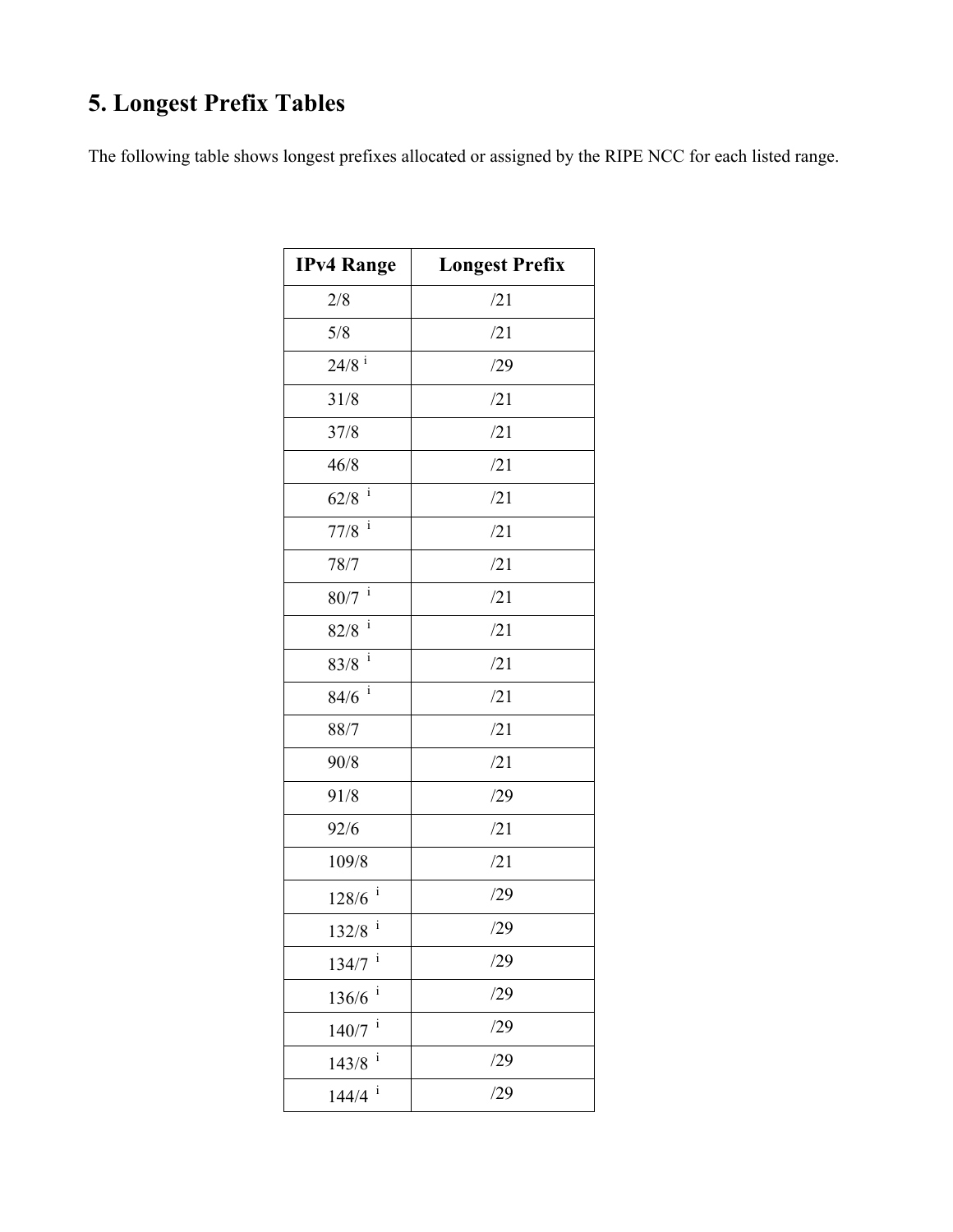| $160/5$ <sup>i</sup>           | /29 |
|--------------------------------|-----|
| $168/6$ <sup>i</sup>           | /29 |
| 176/8                          | /21 |
| 178/8                          | /21 |
| 185/8                          | /22 |
| 188/8                          | /21 |
| $192/6$ <sup>i</sup>           | /29 |
| $196/8$ $^{1}$ $\overline{11}$ | /24 |
| $198/7$ <sup>i</sup>           | /29 |
| $212/7$ <sup>i</sup>           | /21 |
| $\mathbf{i}$<br>217/8          | /21 |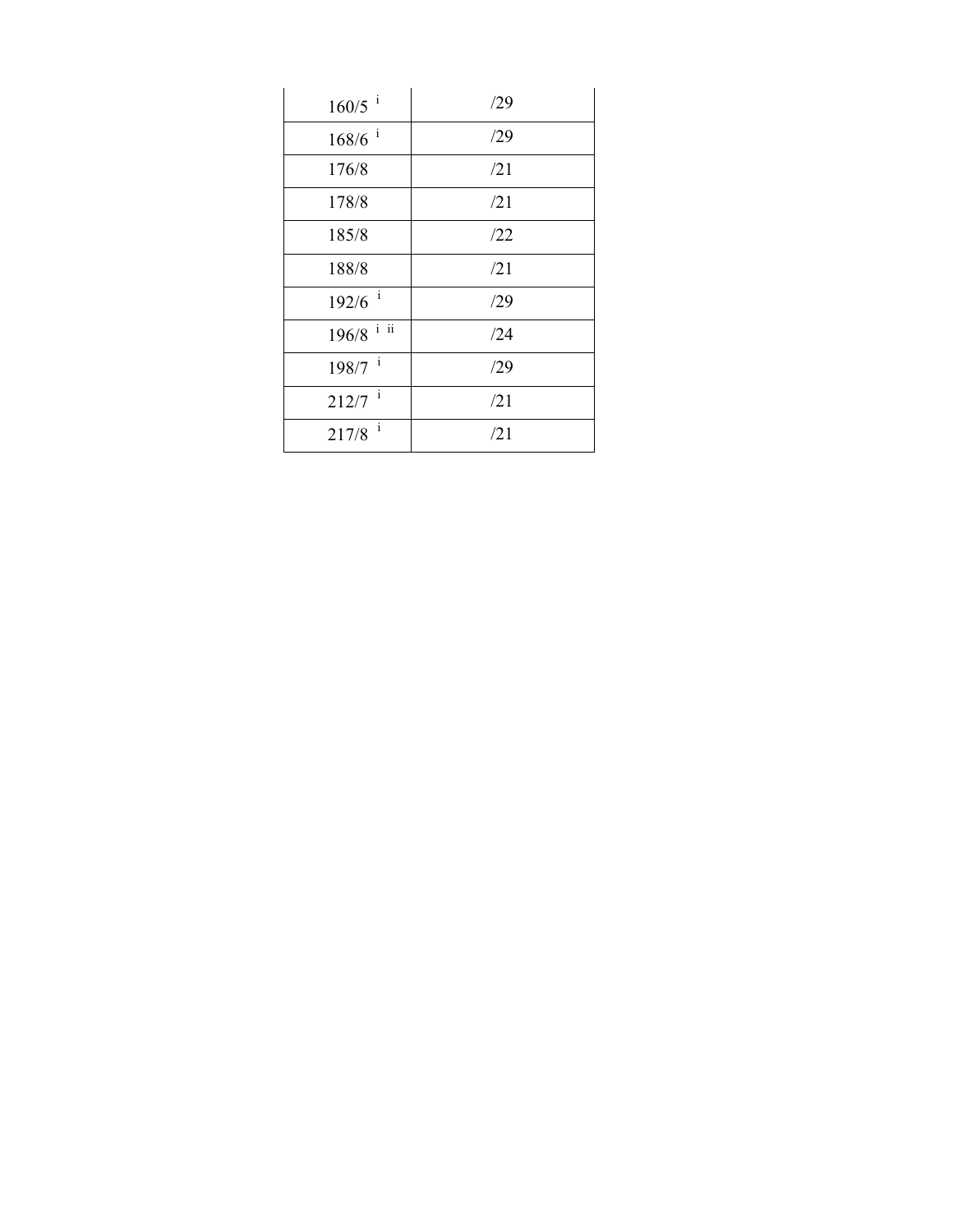| <b>IPv6 Range</b> | <b>Longest Prefix</b> |
|-------------------|-----------------------|
| 2001:600::/23 ii  | /64                   |
| 2001:800::/23     | /32                   |
| 2001:a00::/23     | /32                   |
| 2001:1400::/23    | /32                   |
| 2001:1600::/23    | /32                   |
| 2001:1a00::/23    | /32                   |
| 2001:1c00::/22    | /32                   |
| 2001:2000::/20    | /32                   |
| 2001:3000::/21    | /32                   |
| 2001:3800::/22    | /32                   |
| 2001:4000::/23    | /32                   |
| 2001:4600::/23    | /32                   |
| 2001:4a00::/23    | /32                   |
| 2001:4c00::/23    | /32                   |
| 2001:5000::/20    | 132                   |
| 2003::/18         | /32                   |
| $2a00::/12$ iii   | /32                   |